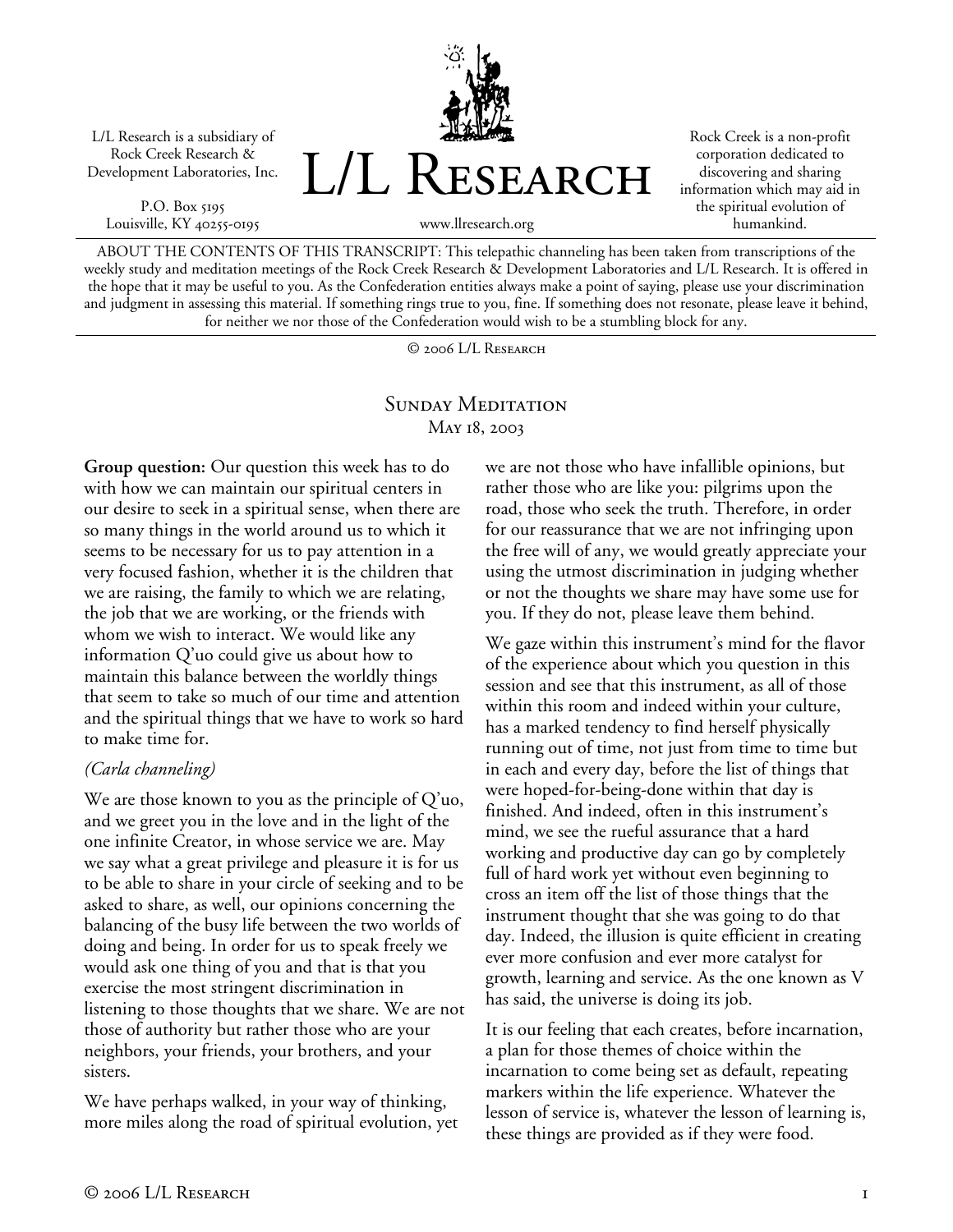Sometimes the food is black and bitter fruit, or so it would seem within the physical life. And yet this fruit is that which is prized in terms of its effectiveness in placing the essence-within-the-entity in situations in which the themes of the incarnation may be explored, and that which M called the processes of spiritual evolution may take place upon whatever level.

Certainly, most of the solid, serious work of spiritual evolution is done with conscious intention. But for the most part, in terms of the content and the substance of the work done, that work is done below the level of consciousness, fed by the intention as if the root or source of the stream were within the mental/emotional/spiritual worlds, shall we say, but springing forth into the life in terms of experience, intuition, dream content and so forth. Consequently there seem to be fountains of events of a certain type that periodically or perhaps constantly just keep coming, keep springing forth. And together with those sprays of the water of catalyst come sprays of the minerals within that water which are emotions connected with the events that are occurring, so that as you, as a soul, are flowering, these rains of catalyst and emotion come to feed the fertile soil of your learning. You have every opportunity to grow that crop of knowing, that crop of realization, what this instrument would call "grokking," that these themes that spiral again and again into the life experience help one to explore.

Let us take a step back now from this query and look at the entity that each of you is and how that entity experiences, or experiences not, what it sees, and stores in memory. Neither the present nor the past is in the kind of sharp focus that they seem to be within the physical illusion. The one known as D has pointed out that we do not see with our eyes nor do we hear with our ears. Rather, there is a kind of composite that is made up largely of pre-assumed vision, which fills in the background of most entity's organs of awareness<sup>1</sup>. But one is not seeing it clearly, indeed one may not notice a great deal of what one

is gazing at because of the way the mind receives data and forms it into a picture.

The structure of memory, similarly, is such that the true memory is being harvested to the soul quality essence or higher self of each entity and only the shadow of the experience, or shall we say a copy of the data, remains within the bio-computer of the mind. Consequently, much that floods the awareness is the result of poor or actually incorrect information. Therefore, the task of untangling one's organs of awareness from pre-assumption is a difficult one, a lifelong one, and one that cannot be done without help.

We encourage each in this wise, then, to pursue those resources that will aid in allowing the mind to reassess each pre-assumption that can be found within the mind, assessing it anew for its accuracy, its place within the value system which you enjoy and so forth, giving the self the chance to look anew at all of those things which you are quite sure you have gazed at already and concerning which, [you have] come to a settled opinion. Always, there is new truth for you in situations which are puzzling you. Always, there is a great deal of fertile growth which may occur rather quickly in understanding a certain structure which is puzzling, such as the challenge of the childrearing about which the one known as M was speaking.

The instinct is to assume, since one is within a physical body and it seems quite obvious that one is a limited entity and must take care for the self as a frail and limited entity, that one must be strong, one must be sturdy, one must be upon one's guard at all times. Upon one level this is completely and absolutely true. Within the illusion, in terms of extra pairs of hands, when there is one parent in a house with children, those hands need physically to be looking out for those children, doing what needs to be done for those children, and so forth.

However, your query concerns the state of mind within which these duties which are so dear to the heart may be done. It is not the chores themselves, as we gaze around this circle, that seem to be troubling the mind of any within this circle. Each entity within this sitting group seems to have a strong yellow ray, or physical/environmental presence. That energy is flowing well. There is not the begrudging of the working time, or the dislike of that which one is doing, to be stumbling block to enjoying that time

 $\overline{a}$ 

<sup>&</sup>lt;sup>1</sup> This refers to the fact that we "see" through a digital process within our bio-computer minds which assumes, from general details of the sight presented to the eyes, the background to be of a certain place, and places that in our sight only vaguely, zeroing in only on details such as the identity of people in the eyesight range, what they are wearing or holding, and whether there is danger in the scene.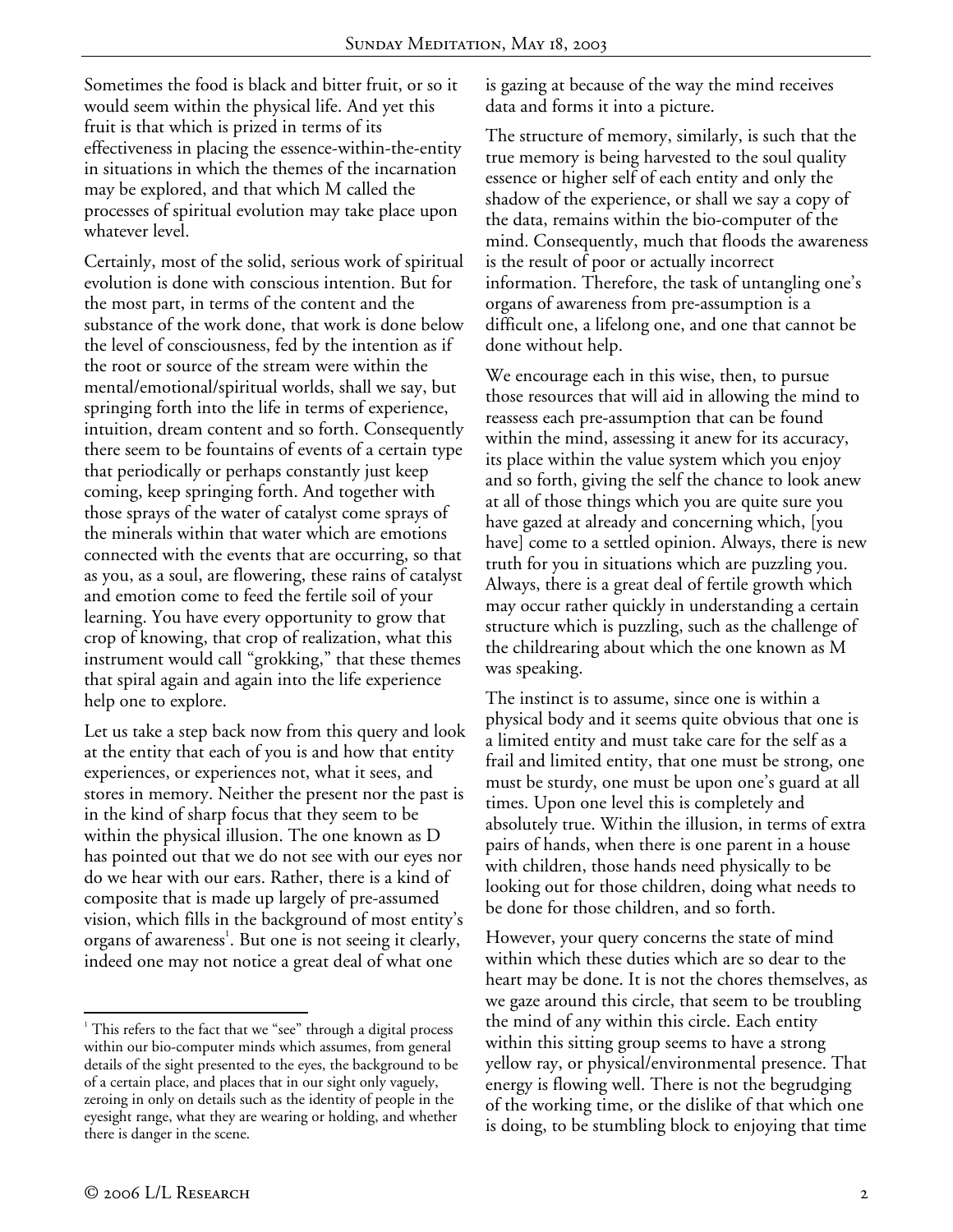of labor to which each has committed the self. Rather, it is the experience of each that the physical doing that consumes the time within the day also seems to consume that space within the mind, the heart, and the being which is spacious and has that feeling of comfort and emotional security which gives one that point of view which is full of joy, cheerful and simply having a good time, having what this instrument would call fun with whatever one is doing. Once an entity has moved through those reexaminations of the default settings of the mind, shall we say, one is then perhaps more in touch with where the self meets the process of spiritual evolution today, at this time, at this instant.

Then the soul may begin to become conscious about its choice of points of view. The choice is not what it seems, for it is not the choice between one mental view and another. It is not a choice that can be pinned down to thinking one way or disciplining oneself to behave in one certain way. Rather, it is a growing awareness that the self is magical and the environment of the self is also magical. In the realization of the profundity and the depth of that magical self there comes a realization that much of the most important part of you, as you view yourself and your gifts, is impersonal, that you are living a personal life with perhaps 20% of your energy and living an imperishable, impersonal life with by far the majority of the life energy that is invested within the personality shell which entities relate to as each of you.

You are so much more than you seem. And so much of what each seems to be is only the shadow of the essence of the gifts that are burgeoning forth from that fountain of catalyst and emotion. Each gives so many gifts that each is unaware of through each day. Within the confusion and the turmoil of the ratrace, the crowded schedule, the endless chores, there is no end to the interaction which each has with all the inner sub-densities of this particular experience which you enjoy at this time. At the level where the resource of intent is most effective, intent may be set in such a way as to call in help which is unseen and which is the other side of the story of that physical persona which is flesh and blood and has only two hands and must be responsible. This help has no hands, has no feet, and for the most part it has no voice. This help is unique in its pattern, its structure, and its way of communicating to you. For each of you is a very special and eccentric kind of "energy

ball" that draws to it, because of its beauty, entities from the inner planes which this instrument would call angelic, which wish to help. They wish to help with gifts of spiritual presence, inspiration, laughter, healing, and any number of invisible yet very real sub-rays of that sun of love, that Logos of unconditional and infinite love. They will not aid in doing more chores more quickly, but rather the help, when remembered, is as that blessing which pours like rain upon the thirsty soul, smoothing and washing away the corrosive acid of catalyst and offering the healing balm, the inner touch of that company which touches the heart, enters the heart, and settles there, spreading like the balm of Gilead the feeling that all is well; in the midst of this chaos, all is well.

This instrument at one time had a motto that hung on her wall and it said, "Bless this mess." And we find that the energies involved in this sentiment have a good deal of the energy of which we are speaking: that feeling that it may look as though I am alone, and yet I am not; this may look like a mess and yet it is a blessing; this may look like confusion, yet all is well. The key to this expanded kind of awareness is remembrance. It is very helpful, as the one known as T said, to place within the consciousness little helpers that bring the mind back to the vital questions, "Who am I and what am I doing here?" Quite often, "Who am I?" is a very provocative question and very pointed. "Am I the mother? Am I the seeker? Who am I? What am I doing here?" Usually when that question is asked it is in the context of a relationship. And we may say that a shortcut to the second question's answer is to know that love is always the reason that each entity is in a given situation at a given time. Consequently, the question becomes, "Where is the love in this moment and how may I witness to it?" When that realization comes, the ensuing action carries with it the energy of soul growth. For in dealing with the practicalities of the small significant life, the fundamental bases $2$  for that life have been invoked and, consequently, the energy body is balanced within the awareness of identity and purpose.

We realize that it is most easy to lose sight of this identity and this purpose as being fundamentally spiritual and, consequently, if there are the heard signals within the day, such as this instrument's

 $\overline{a}$ 

<sup>2</sup> Plural of "basis."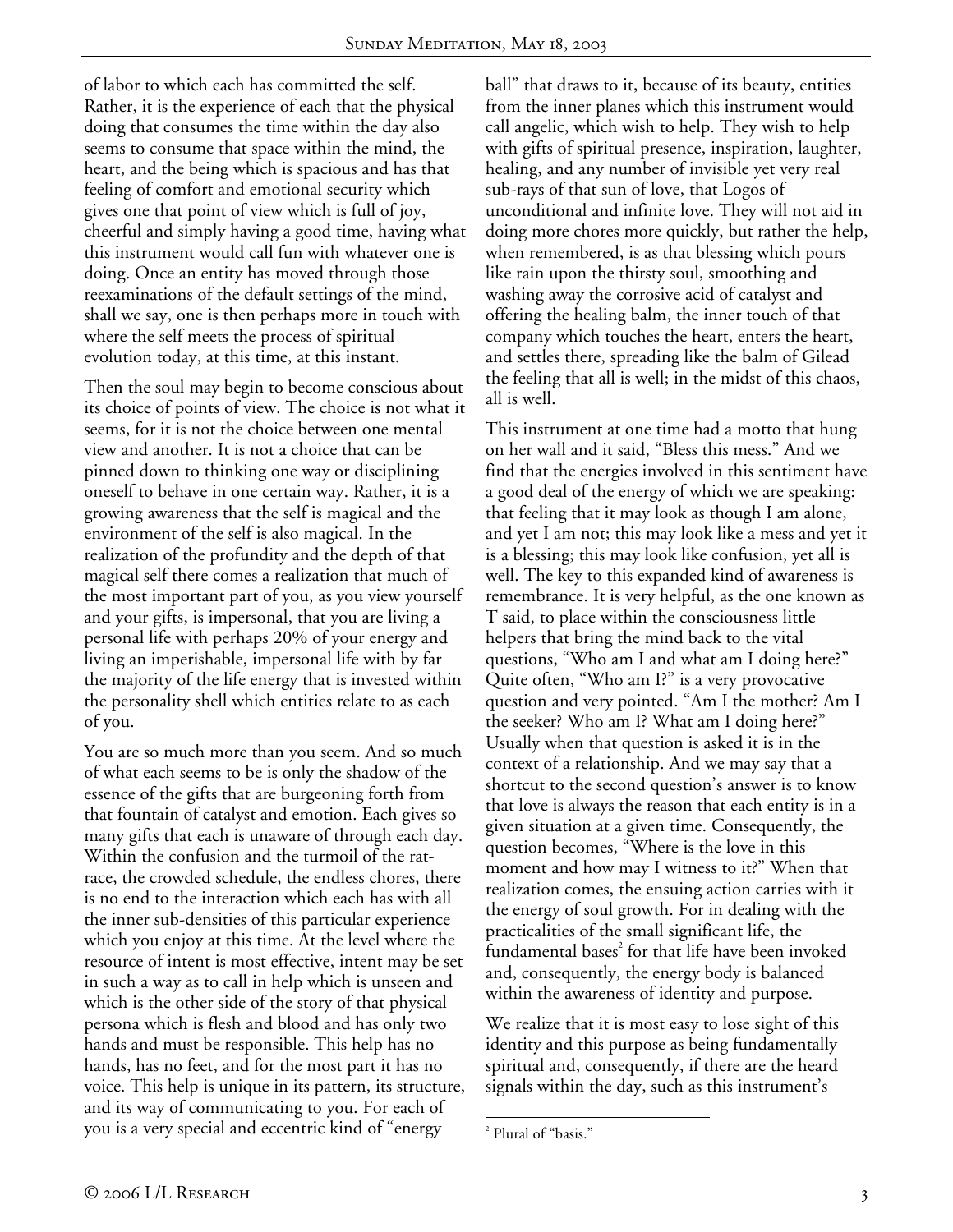memory of noon whistles and bells to mark the beginning and end of classroom periods [or] the tones of the clock as it marks off an hour, this kind of sound is a good trigger to place within oneself, so that when one hears that noon whistle, one has a moment of memory and remembrance of who you are and why you are here. It is tremendously centering to have those moments of recollection and truly they need be no longer than a second or two, for to the soul who is eager the possibility of returning to that place of remembrance brings forth a quick and eager response.

Within each entity there is a link between that which is measurable and that which is not. Within the measurable world, within the daylight world of consciousness, entities have the opportunity to choose what they wish to intend. It is a choice which then may be held in remembrance, in intent. If, for instance, one goes into the sleeping state with intention to remember the dreams and explore them, that intention begins to have strength as the new resource is used. If one goes to bed and places a glass of water by the bed and then, holding that glass, one places the intention within that water that asks what this instrument would call the inner alchemist to supply those things that are needed for the next day, and then one takes the time simply to drink that water in thanksgiving and praise and in gratitude for the gifts that have been given, that intention sets into motion powerful energies which use the crystalline nature of the water to magnetize intention. Any opportunity that you as an entity have to remember such intentions are important to you. [As you] simply think upon them, each thinking drives the intention deeper into the subconscious processes that are powerful to prevail in the ways of developing spiritual clarity within one's life

Remember that the deeper self is seeing a different kind of light. The inner self is already dwelling within that state of knowing which exists within all densities but your own. The plants, the animals, dwell in a state of complete knowing that all is one, that all is in harmony, that all is working out as it should. Those within the angelic realms of your planet are also full of this consciousness. It within the physical illusion, that is made with the light of photons, atoms, molecules and much, much of what you call space creating this vast illusion that you now enjoy, that power is limited within the physical

body. Within the mind, it is operating as the second density, as the fourth density, in a state of unity and awareness of infinite consciousness. In that light there is no space. In that light, there is more peace. In that light which is that shown by unconditional love by the open heart, the stresses that wind one up like a spring are released gently and repeatedly as the moments of remembrance circle around and a deep breath may be taken in and out, pulling in the oxygen to the mind, pulling in remembrance to the intention. There is no physical action that is proof against the consciousness that is hungry to remember the vibration of unconditional love. In the seeking for that one great original Thought of love, the seeking itself develops its own answer within you so that as you seek, already the answer lies within the open heart.

We would at this time rest this instrument, for we feel that we have perhaps said enough on this subject to generate other queries and, consequently, we would at this time leave this instrument and transfer the contact to the one known as Jim. We thank this instrument and leave it in love and in light. We are those known to you as Q'uo.

# *(Jim channeling)*

I am Q'uo, and we greet each again in love and in light through this instrument. At this time it is our privilege to offer ourselves in the capacity of speaking to any further queries which may remain upon the minds of those present. Is there a shorter query at this time?

**J:** May I ask about something that came up in the channeling? It seems you can prepare yourself [for the] next day by thinking about what you're going to do before you go to sleep at night. In other words, let it work out through your dreams. Is there anything else that can be said about that, about the dreaming function and how you can best focus your attention on it to use it to work and serve and grow. If there are no other questions I'd be interested in hearing more about that.

I am Q'uo, and am aware of your query, my sister. It is well, if one wishes to work with the dreams, that one indeed prepare the self to do so. For in working with the dreams, one is working with the deeper portion of one's own conscious and subconscious mind. At this level of awareness there is a perception of experience as a whole. There is the unification of that which seems broken to the conscious mind that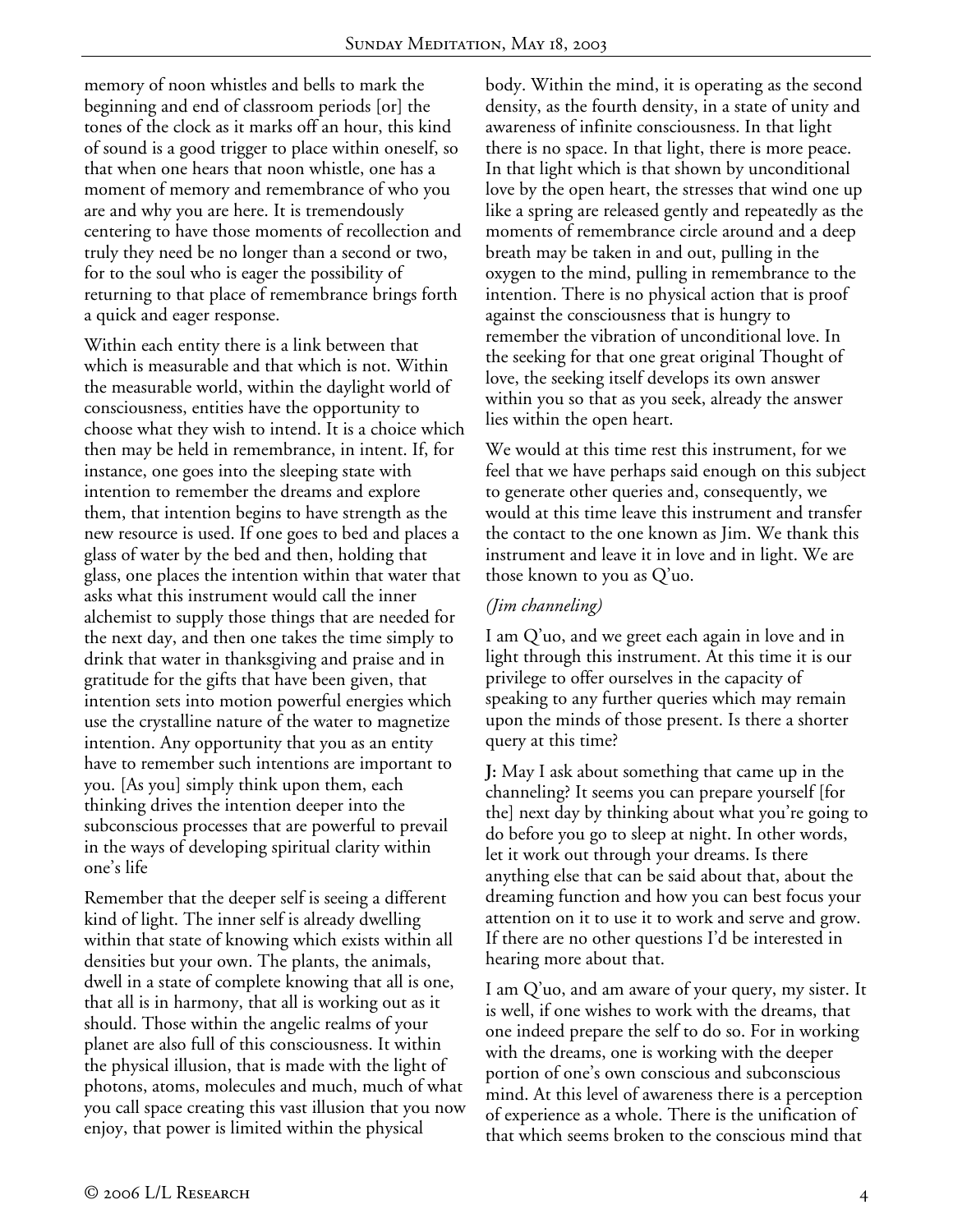resides within the deeper portions of the mind. And as you are able to work with this portion of your own mind, you develop a pattern or relationship which can be built upon, expanded and relied upon in all future endeavors. It is well therefore to, shall we say, convince the subconscious mind that you do indeed wish to seek that treasure which it has to offer. This may be accomplished by simple things that are repeated; that is, [make] the suggestion to the conscious mind, to yourself, as it would seem, that as you retire for the night and enter that state called sleep, you wish to remember those dreams which follow and that you have indeed prepared yourself to work with these dreams by placing, next to your sleeping position, the necessary writing utensil and paper or pad upon which you may record the dream upon waking. Perhaps, as you are more adept at this work, one or two or more times during the night you will be able to write the dream upon the pad, so that when you awaken in the morning, there is a written record that will, shall we say, jog your memory and allow you to access further information as you begin to ponder the dream, to think upon the dream and to record the dream. Record all impressions that come to you at this time and when you have more time later in your daily round of activities, perhaps you will be able to meditate upon the dream, its imagery, its message, [and] its importance. If you are able to make this time in your daily round of activities for this process, then you will find that the subconscious mind gives more and more symbology, more information, that you may use to unlock, shall we say, other doors within your mind which also have information which is pertinent to your query.

Is there a further query, my sister?

**M:** Is it okay if it's unrelated?

[I am Q'uo.] Mm-hmm.

**M:** My husband is having health problems and I wanted to try and heal him. But I feel for some reason that I'm not sure that it's okay. I don't want to infringe on his free will even though he says it is okay. For some reason I am holding myself back. I don't want to interfere with his free will. I'm wondering if you can shed some light on that.

I am Q'uo, and am aware of your query, my sister. Indeed there is the concern for free will in this instance, for there is a portion of your own being which is not certain that this is the course of action which you wish to follow. It is first necessary for you to make this decision within yourself and perhaps the working with your subconscious mind though the dream recording is a portion of that process which you may utilize.

#### *(Side one of tape ends.)*

### *(Jim channeling)*

I am Q'uo. We are once again with this instrument. Is there another query at this time?

**M:** Well, I guess I do have another short one. You had said that I have to ask myself if I have any further blockages, and I know I do. For some reason I'm hesitant to try to do healing. I feel like I'm not qualified to do it. I think it's because I don't feel like I know enough to do it. I seem to have a particular blockage about healing. I'm not sure where it's coming from.

I am Q'uo. We will speak a few words further upon this topic but do not wish, ourselves, to infringe upon your own free will, my sister. As you examine your own opinions concerning healing in general and your ability to accomplish it in particular, we would recommend that you employ a process of essaying, so that you might write down the feelings that you have concerning this healing process. Explore upon the paper that which is upon your mind and within your heart. Allow this process to become a portion of the working with your dreams, so that there is a dialog which is set up between your conscious and subconscious mind. In this way perhaps you will be able to reveal to yourself that which is the major blockage that stands between you and your ability to heal, which, we may comment, is substantial.

Is there another query, my sister?

**M:** No.

I am Q'uo. We thank you for your query. Is there another query from anyone else?

**D:** I'm being asked to ask a question in the form of a riddle. It's not transient. This riddle relates to all the questions of the entity, M, and the content that we've talked about. It's phrased in symbolic language: "What is the difference between the symbol of a sphere and the symbol of a washing machine as it relates to these questions?"